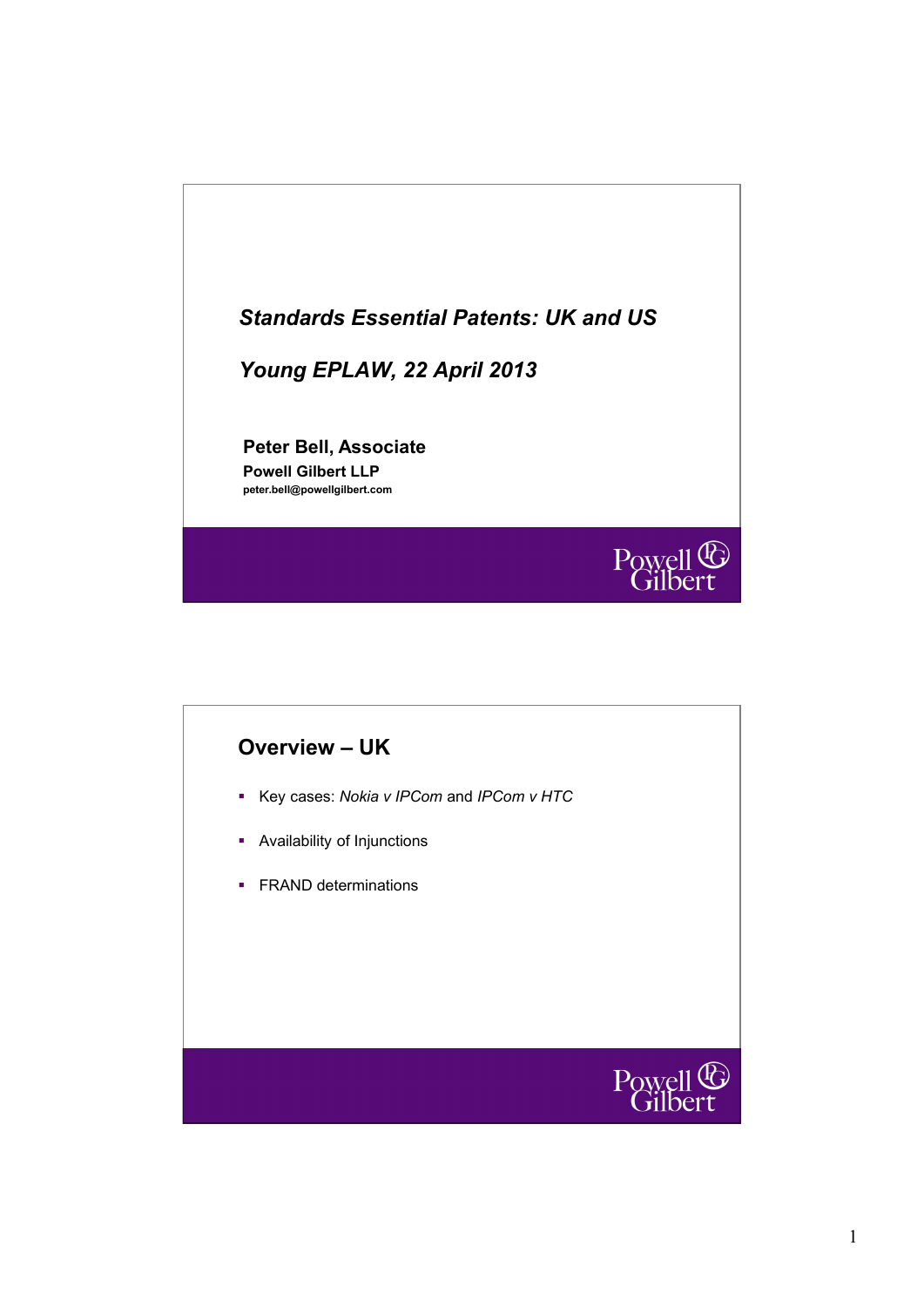|                  | Nokia v IPCom                                                                                                                                                                             | <b>IPCom v HTC</b>                                                                                      | EPO                                                         |
|------------------|-------------------------------------------------------------------------------------------------------------------------------------------------------------------------------------------|---------------------------------------------------------------------------------------------------------|-------------------------------------------------------------|
| 2010             | Nokia sued IPCom                                                                                                                                                                          |                                                                                                         |                                                             |
| June 2010        | Directions: All issues except<br>validity/infringement stayed                                                                                                                             |                                                                                                         |                                                             |
| 16 June 2011     | First instance: Patent valid and<br>infringed. No injunction granted as<br>FRAND issues had been stayed                                                                                   |                                                                                                         |                                                             |
| 17 June 2011     |                                                                                                                                                                                           | <b>IPCom sued HTC</b>                                                                                   |                                                             |
| January 2012     |                                                                                                                                                                                           | Directions: Technical issues first                                                                      |                                                             |
| April/May 2012   |                                                                                                                                                                                           |                                                                                                         | OD hearing and decision:<br>Patent invalid<br>Appeal lodged |
| 10 May 2012      | Appeal: Patent valid and infringed                                                                                                                                                        |                                                                                                         |                                                             |
| 18 May 2012      | Injunction not granted. FRAND<br>determination ordered                                                                                                                                    |                                                                                                         |                                                             |
| May 2012         |                                                                                                                                                                                           | Parties agreed to progress FRAND<br>determination<br>Technical trial stayed until after TBA<br>decision |                                                             |
| November 2012    | Supreme Court decision on<br>permission to appeal: refused appeal<br>on added matter issue and revocation<br>issue; part of application adjourned<br>until after EPO appeal/Virgin appeal |                                                                                                         |                                                             |
| March 2013       |                                                                                                                                                                                           |                                                                                                         | TBA hearing: amended<br>claim remitted to OD                |
| <b>July 2013</b> | FRAND trial due to take place                                                                                                                                                             | FRAND trial due to take place                                                                           |                                                             |

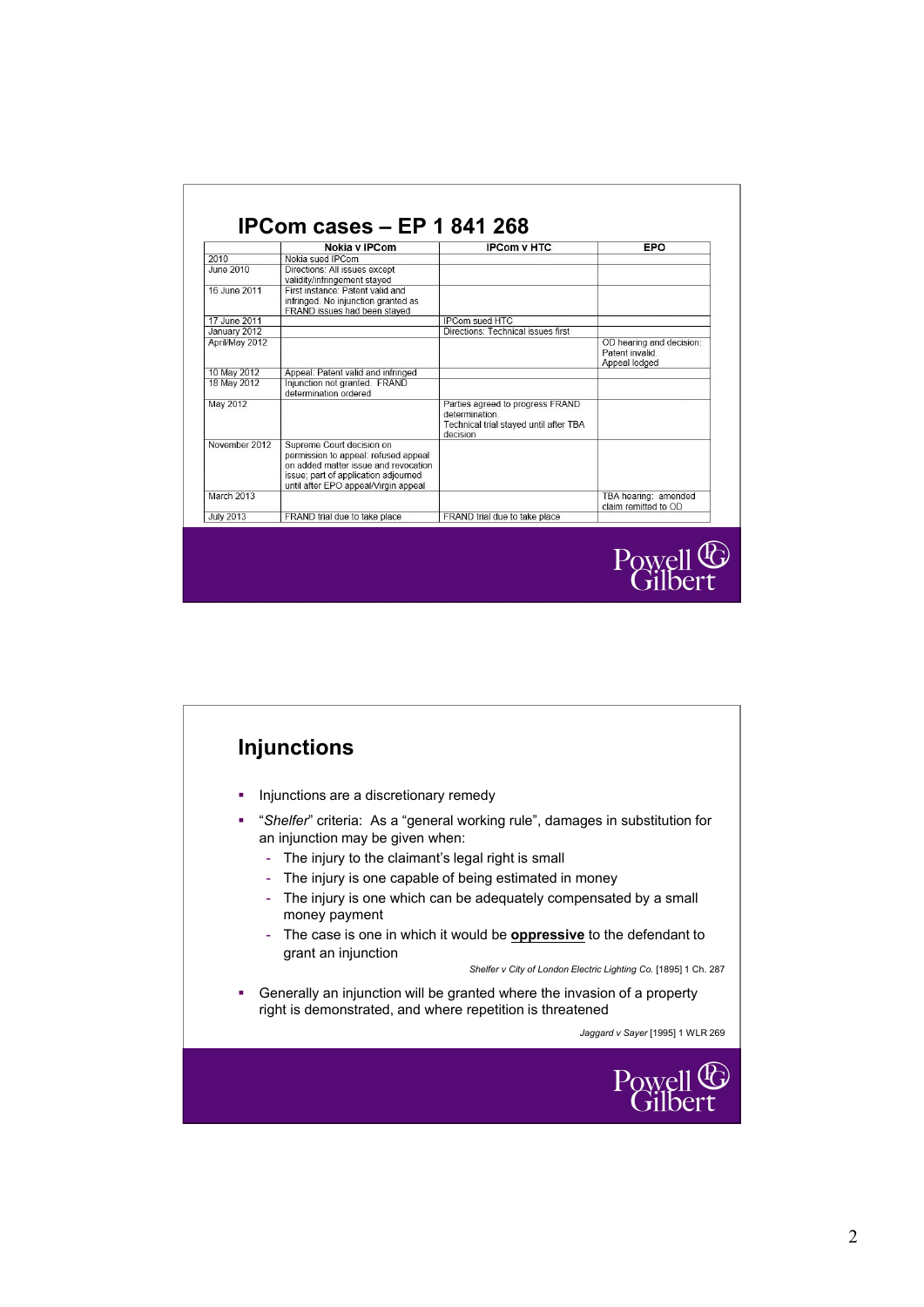### **Injunctions**

"It is clear … that it would have to be a very strong case for an injunction to be withheld. Pumfrey J put it well in *Navitaire Inc v EasyJet (No 2)* [2006] RPC 4 213 at page 250 …

> "Accordingly, the grant or refusal of a final injunction is not merely a matter of the balance of convenience. Justice requires that the court observe the principles enunciated in *Shelfer*'s case and remembers that if the effect of the grant of an injunction is not oppressive the defendant cannot buy his way out of it, even if the price, objectively ascertained, would be modest. My understand of the word 'oppressive' in this context is that the effect of the grant of the injunction would be grossly disproportionate to the right protected. The word 'grossly' avoids any suggestion that all that has to be done is to strike a balance of convenience."

So although the case for withholding the injunction has to be strong, it is clear that a permanent injunction can be withheld, indeed even on a permanent basis. The test is whether enforcement would be "grossly disproportionate"." *Virgin Atlantic v Premium Aircraft* [2009] EWCA Civ 1513



# **Injunctions –** *Nokia v IPCom* **[2012] EWHC 1446 (Ch)**  On 18 May 2012, Roth J. did not grant an injunction against Nokia – no judgment on the issue but useful commentary from the hearing transcript Background: Nokia had stated in its pleadings in 2010: "*If, but only if, the Patent is valid and infringed (which is denied), Nokia will contend that Nokia has or is entitled to a licence under the Patent on FRAND terms*" The FRAND issues had been stayed pending the technical trials After the technical trials: - Nokia further particularised its objections to an injunction being granted IPCom applied to strike out or for summary judgment dismissing all of the objections raised by Nokia IPCom's application was heard on 18 May 2012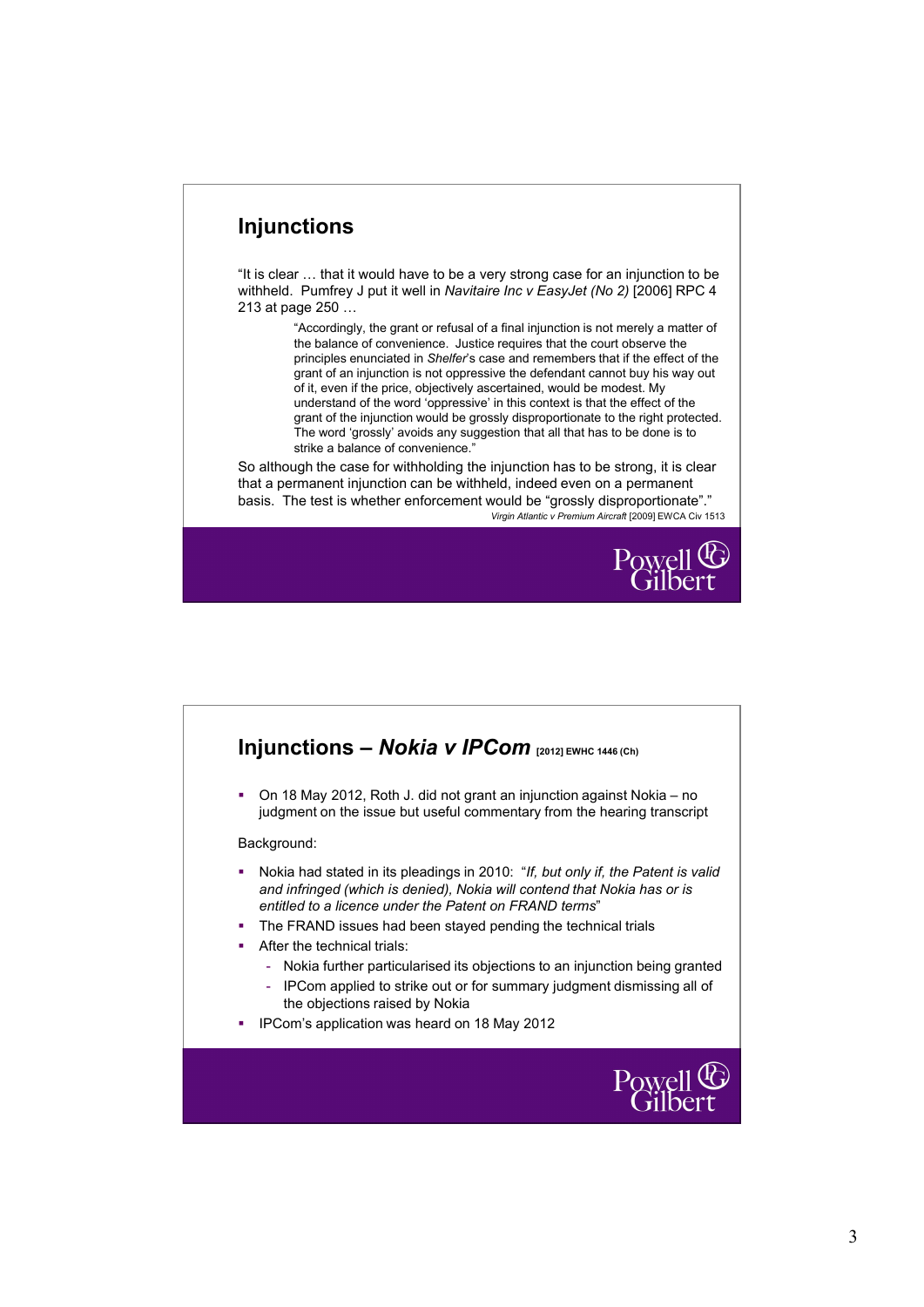#### **Injunctions – Nokia v IPCom [2012] EWHC 1446 (Ch)**

- IPCom confirmed that it considered itself bound by an undertaking given to the European Commission in 2009 that it would grant a licence of the Patent to Nokia on FRAND terms
- Nokia confirmed its willingness to take a licence on FRAND terms
- Roth J.: "*I have to say in those circumstances I am very uncertain, to put it mildly, to see why a permanent injunction should be granted in this case at all or indeed any injunction. It seems to me a classic case for consideration of the Shelfer criteria, given those circumstances. You are willing to give a licence. Nokia wants a licence. You cannot agree on the terms. They will be determined. There will then be a licence. In those circumstances for a non-trading entity to get an injunction seems to me quite extraordinary*."
- IPCom then accepted not to proceed with its application for an injunction



## **Injunctions**

European Commission's "Statement of Objections" to Samsung:

"*The European Commission has informed Samsung of its preliminary view that Samsung's seeking of injunctions against Apple in various Member States on the basis of its mobile phone standard-essential patents ("SEPs") amounts to an abuse of a dominant position prohibited by EU antitrust rules. While recourse to injunctions is a possible remedy for patent infringements, such conduct may be abusive where SEPs are concerned and the potential licensee is willing to negotiate a licence on Fair, Reasonable and Non-Discriminatory (so-called "FRAND") terms*."

European Commission Press Release, 21 December 2012

 Impact on UK court's approach? Problem of defining a "willing" vs "unwilling" licensee

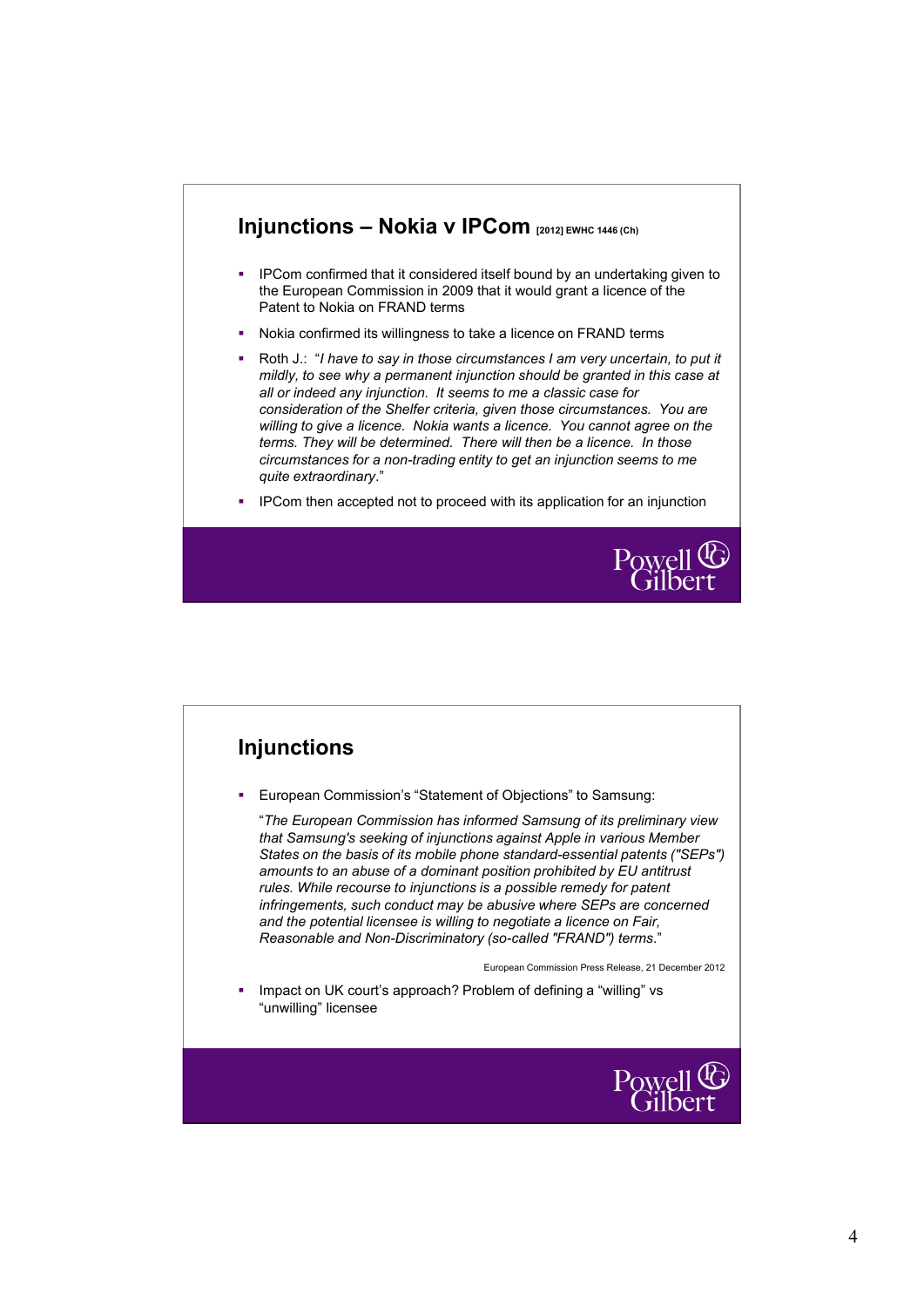### **FRAND Determinations**

 The English courts have long recognised a wide discretionary power to grant declarations in circumstances where there is utility to do so and where the application is not otherwise an "abuse of process"

*Mercury Communications v Director General of Telecommunications* [1996] All ER 565 (HL)

- In *Nokia v Interdigital* [2006] EWCA Civ 1618, the Court was asked to consider whether declarations could be made that certain patents were not essential to the UMTS standards
	- Court held that there was a 'real commercial reason' for seeking the declarations sought and accordingly they were permissible
	- Court clarified that it retains a discretion not to grant a declaration if it considers it would not serve a useful purpose
- Therefore the UK court has the power to grant a declaration as to whether an offer is FRAND or to determine what the FRAND terms of a licence are



### **FRAND Determinations – IPCom cases**

- **In** *Nokia v IPCom*, Roth J. ordered a trial to determine the FRAND terms to take place in summer 2013. The UK Court will examine for the first time the methodology which it is appropriate to adopt to arrive at a licence which is FRAND in respect of a SEP
- In *IPCom v HTC*, the parties have agreed that a FRAND determination in that action should take place at the same time
- Have already been numerous fights as to disclosure of comparable licences and protection of confidential information
- Will the FRAND trial take place? Impact of TBA decision / settlement?

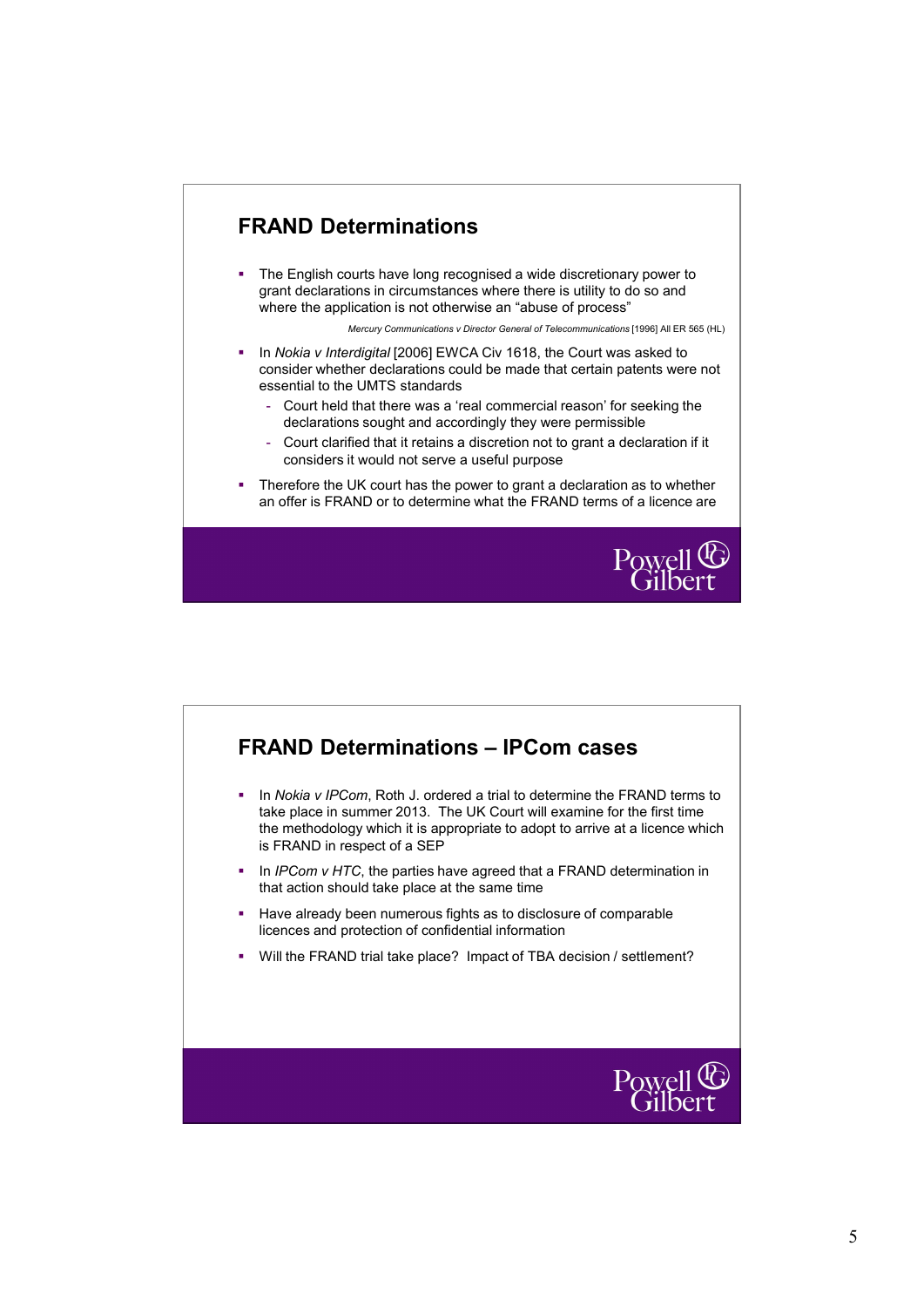

- Key cases:
	- *Apple v Motorola*
	- *Microsoft v Motorola*
- Availability of Injunctions (including anti-suit injunctions)
- **FRAND determinations**



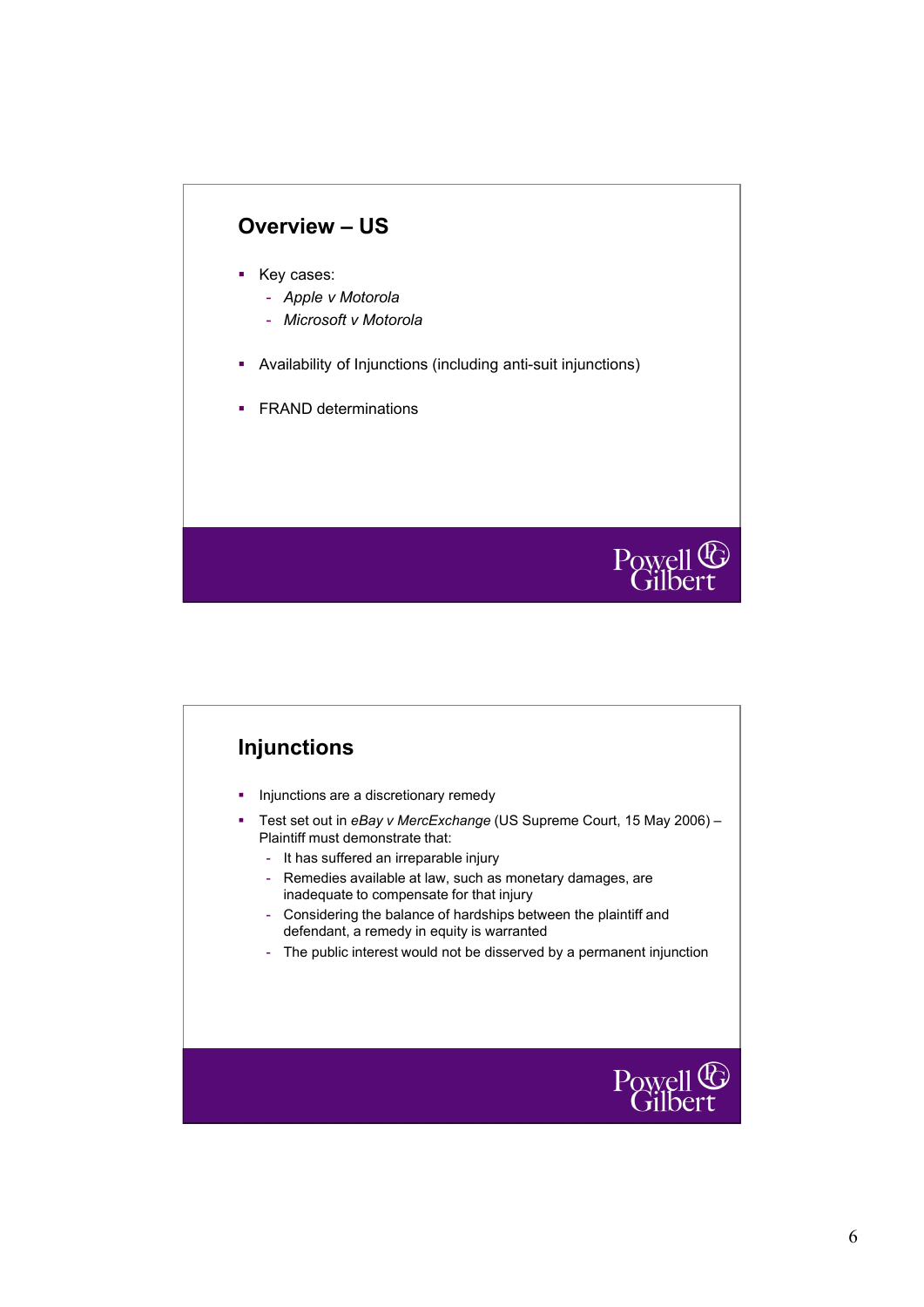### **Injunctions –** *Apple v Motorola*

Circuit Judge Posner, 22 June 2012:

"*To begin with Motorola's injunctive claim, I don't see how, given FRAND, I would be justified in enjoining Apple from infringing the '898 unless Apple refuses to pay a royalty that meets the FRAND requirement. By committing to license its patents on FRAND terms, Motorola committed to license the '898 to anyone willing to pay a FRAND royalty and thus implicitly acknowledged that a royalty is adequate compensation for a license to use that patent*."

"*A FRAND royalty would provide all the relief to which Motorola would be entitled if it proved infringement of the '898 patent, and thus it is not entitled to an injunction*."

 Motorola has appealed this aspect of the decision, and numerous amicus curiae briefs have been filed





- July 2011 Motorola sued Microsoft in Mannheim in relation to 2 SEPs, seeking injunctions
- April 2012 US court ordered an "temporary restraining order" (TRO) to prevent Motorola enforcing an injunction (if granted) by the Mannheim Court
- 2 May 2012 Mannheim Court held that Microsoft infringed its patents
- 14 May 2012 US court converted TRO into preliminary injunction
- October 2012 US appeals court upheld preliminary injunction
- November 2012 Judge Robart held that Motorola was not entitled to injunctive relief over any of its SEPs essential to the standards in issue; antisuit injunction dissolved on basis that a worldwide licence will be granted in the US proceedings